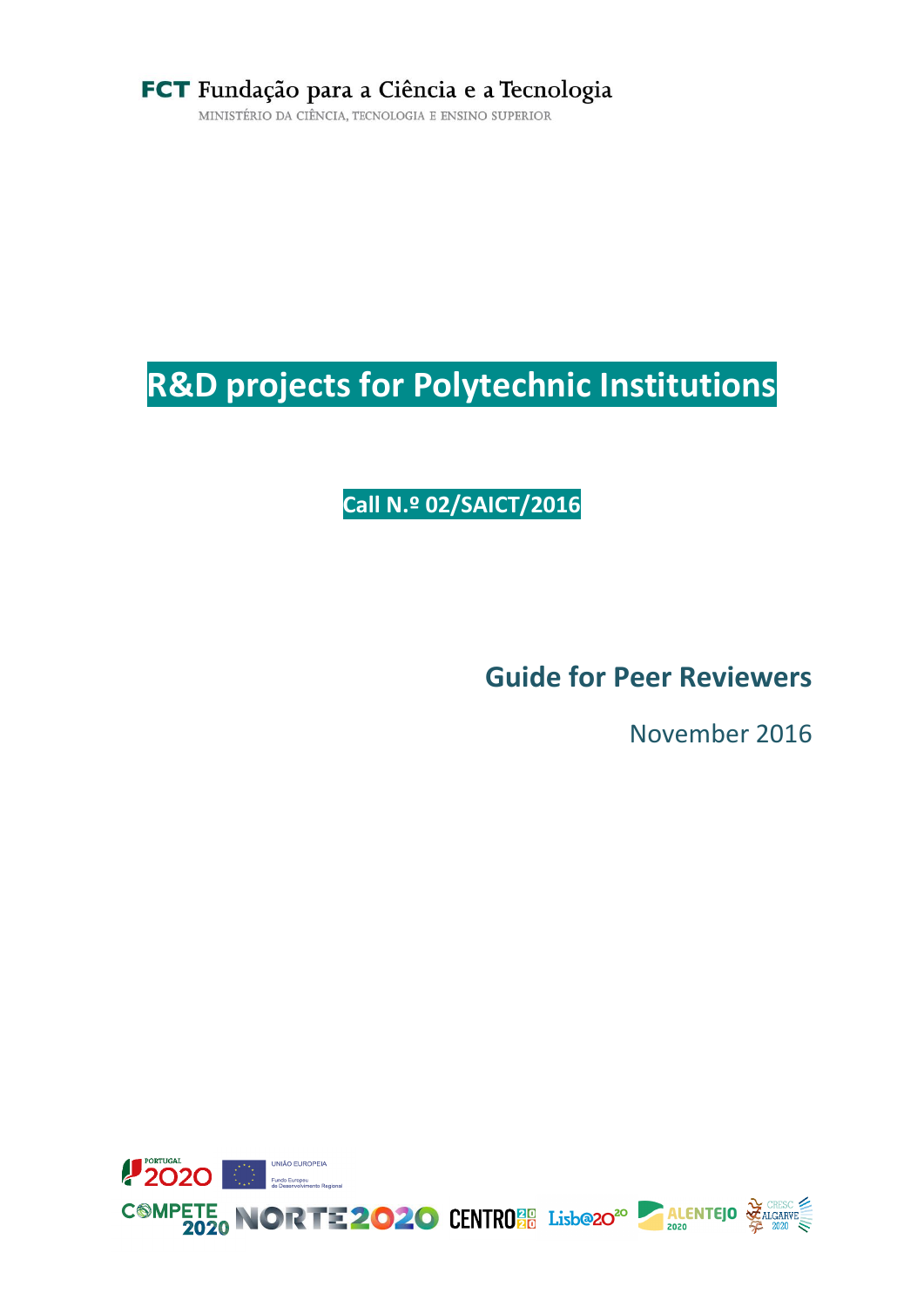MINISTÉRIO DA CIÊNCIA, TECNOLOGIA E ENSINO SUPERIOR

### **Table of Contents**

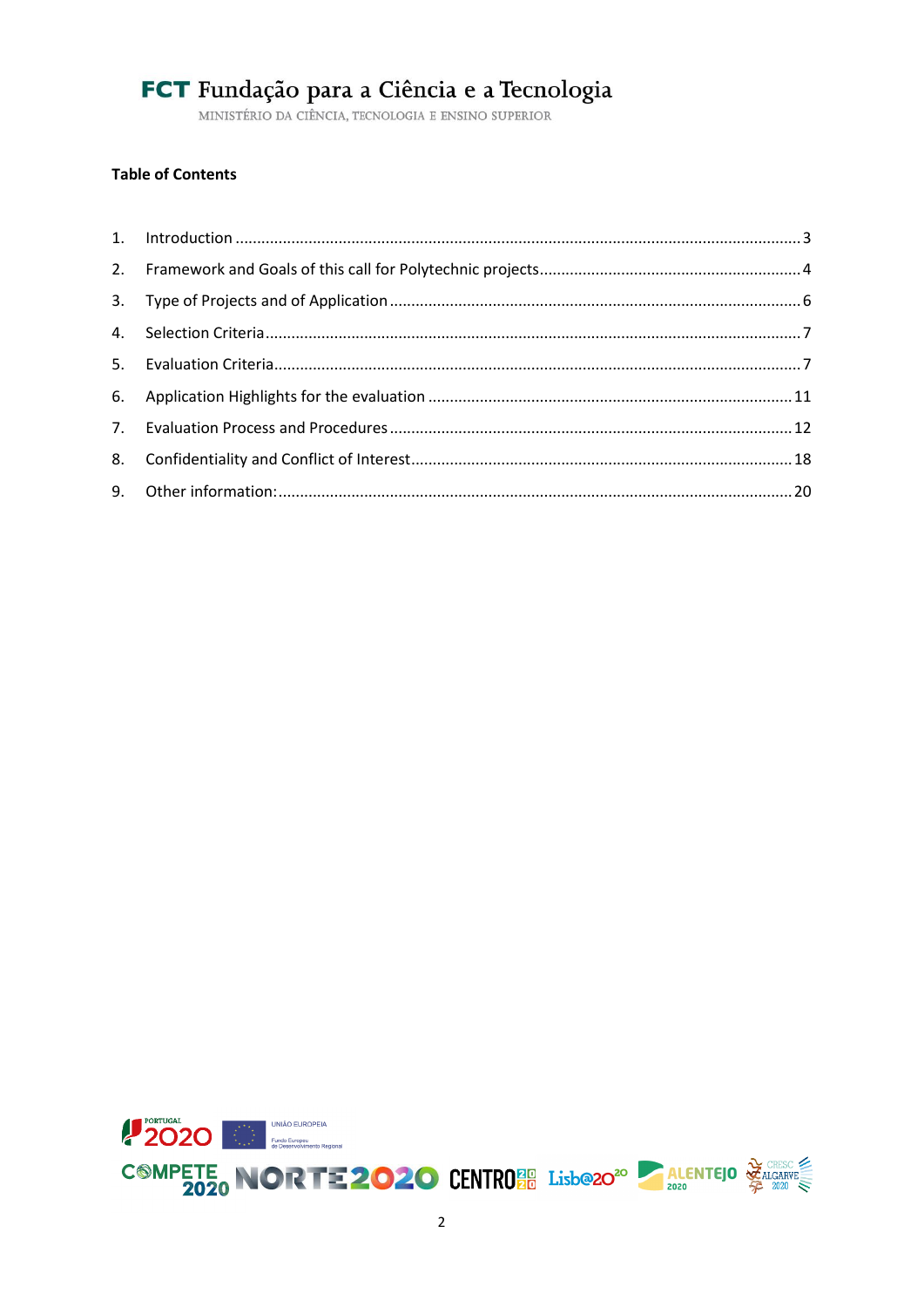MINISTÉRIO DA CIÊNCIA, TECNOLOGIA E ENSINO SUPERIOR

### <span id="page-2-0"></span>**1. Introduction**

#### About FCT

Fundação para a Ciência e a Tecnologia, I.P. (FCT), the Portuguese foundation for science and technology, is the public agency responsible for implementing the Portuguese government's Science and Technology policy.

FCT started its operations in August 1997, succeeding the previous equivalent agency, JNICT, created in the 1980s.

FCT's mission is to continuously promote the advancement of scientific and technological knowledge in Portugal, exploring opportunities to attain the highest international standards in the creation of knowledge, in any scientific or technological domain, and to stimulate the diffusion of that knowledge and its contribution to improve education, health, the environment, and the quality of life and well-being of citizens.

This mission is mainly accomplished through the funding, subsequent to peer review, of applications submitted by institutions, research teams or individuals, in public calls. Funding is also awarded through cooperation agreements and other forms of support, in partnership with universities and other public or private institutions, in Portugal and abroad.

FCT's main roles are:

- To promote, finance, monitor and evaluate science and technology institutions, programmes, projects and training of human resources;
- To promote and support infrastructure for scientific research and technological development;
- To promote the diffusion of scientific and technological culture and knowledge, especially when relevant for educational purposes in close collaboration with the *Ciência Viva* agency;
- To stimulate the updating, interconnectivity, strengthening and availability of science and technology information sources.

FCT funds all areas of knowledge, including exact, natural and health sciences, engineering, social sciences and humanities.

#### Call for R&D projects for Polytechnic Institutions

The call for R&D projects to be carried out by Polytechnic Institutes was launched by Portugal 2020 [\(www.portugal2020.pt\)](http://www.portugal2020.pt/) through a public call (Notice of the Call – [Aviso Nº 02/SAICT/2016\)](http://www.poci-compete2020.pt/admin/images/20160722_Aviso_02_SAICT2016_Politecnicos_Repub.pdf) outlining the required features of the applications and the evaluation criteria to be applied.

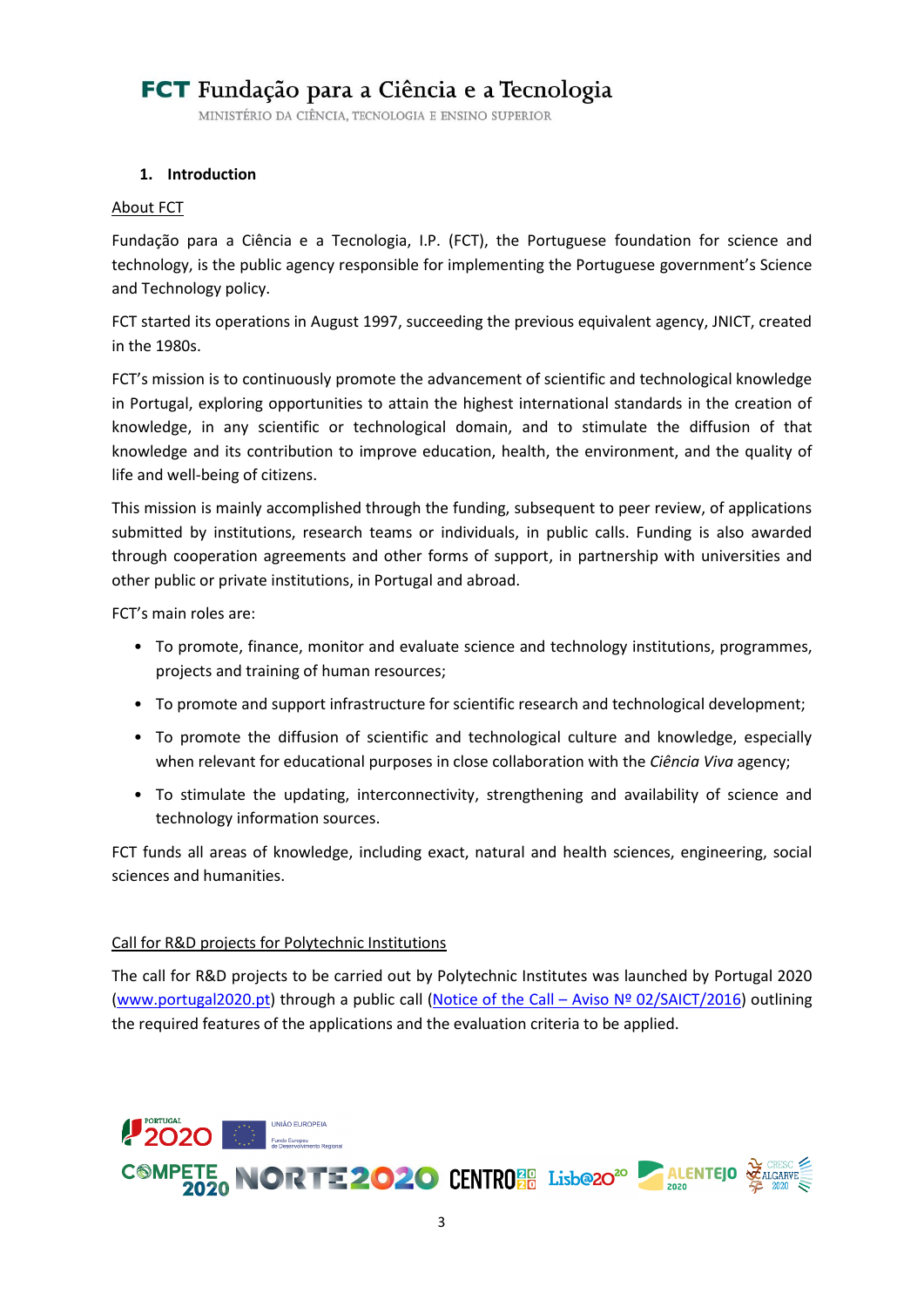MINISTÉRIO DA CIÊNCIA, TECNOLOGIA E ENSINO SUPERIOR

Funding of projects headed by Polytechnic institutions is based on peer review of applications that have been submitted online, in the referred call. FCT is responsible for the evaluation of the scientific merit of the submitted project proposals.

This call covers all the regions in mainland Portugal: North, Centre, Lisbon, Alentejo and Algarve. The funding authorities (COMPETE2020 or relevant regional authority) are responsible for the final decision.

Evaluation of the applications will be performed by a multidisciplinary panel.

### <span id="page-3-0"></span>**2. Framework and Goals of this call for Polytechnic projects**

This call is targeted to Polytechnic institutes for the execution of **practice based research and developments** activities with impact in the regional stakeholders.

It aims to contribute to the accumulation of competences of polytechnics institutions and to foster the impact of these institutions in society and in the Portuguese society and economy, encouraging scientific research and technological development activities based on experience (**experience or practice based research**) and oriented towards innovation in the productive, social and cultural sectors, at regional and national levels.

This is the first call for funding of R&D activities of practice based projects launched in Portugal, specifically aimed at polytechnic institutions, in close coordination with the productive, social and cultural players at the territorial and regional levels, in problems relevant to these stakeholders and their regions, and aiming at strong involvement of students in the activities of the R&D teams.

Practice based research activities are research and development activities that seek to create new professional knowledge through practice, action or experience, learning by doing and using discovery and innovation activities for learning and credits. Practice based R&D projects include methodologies also commonly known as action research, reflective practice, problem-based learning and other related to practice-based learning experience, interventions and participation.

The aim of this call is to promote practice based R&D projects in these institutions in close coordination and cooperation with the economic and social sectors, including both for profit and nonprofit sectors, and focusing on relevant issues of the territories and targeting the following objectives:

 To encourage the creation and / or mobilization of multidisciplinar groups of researchers, teachers and students of polytechnics to identify and to solve concrete and emerging

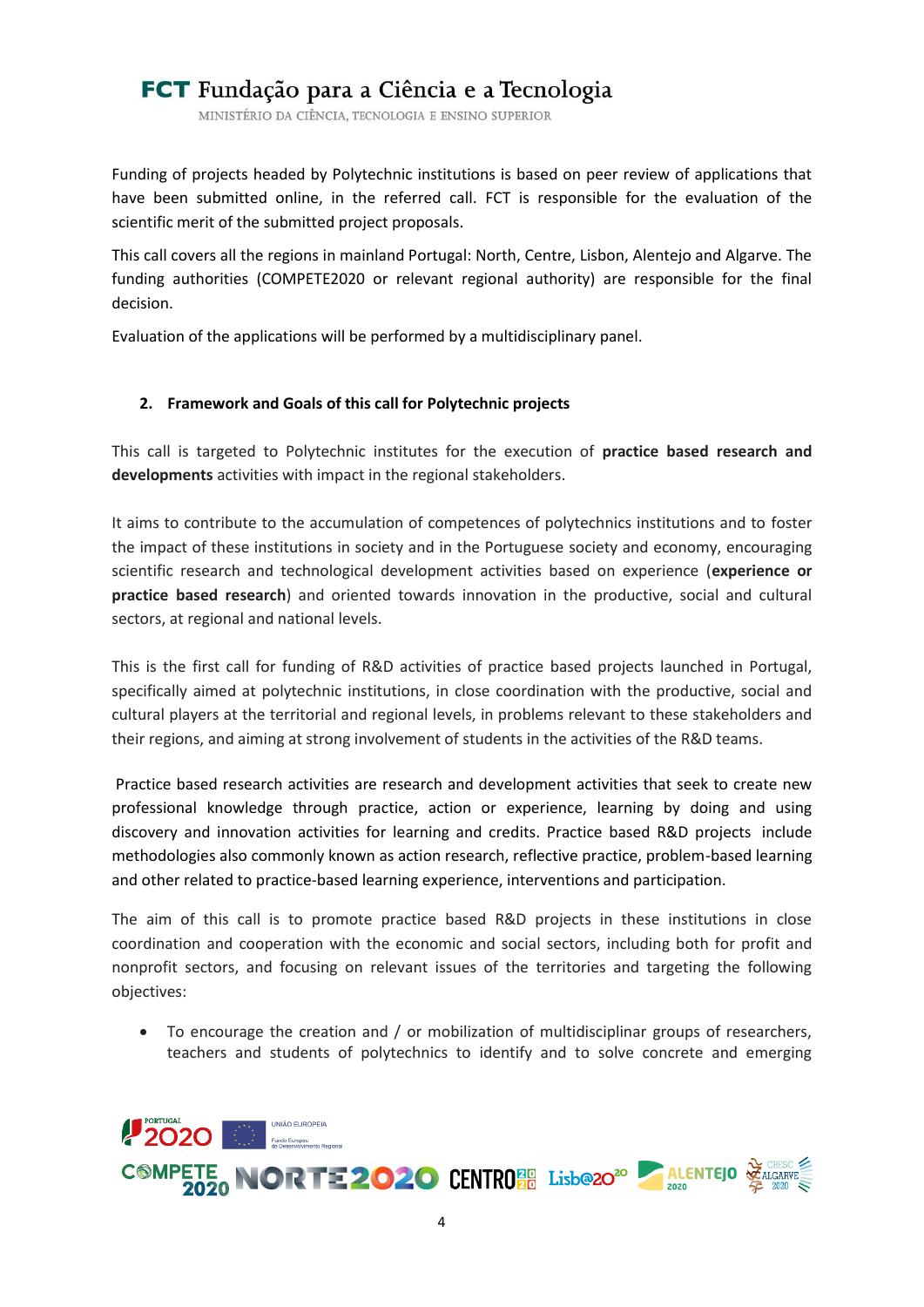MINISTÉRIO DA CIÊNCIA, TECNOLOGIA E ENSINO SUPERIOR

problems, particularly of regional scope and relevance, emerging from the interaction with the relevant regional stakeholders;

- To foster the cooperation between polytechnic institutions and the economic, social and cultural sectors, facilitating professional knowledge transfer routines and skilled human resources, as well as the cooperation between different polytechnic institutions;
- To integrate skills and to enhance synergies in terms of opportunities and regional and national needs, bringing together teachers and researchers from different scientific areas around a precise challenge and issue that enables R&D activities to be solved and create opportunities for training and creation of professional knowledge together with the students;
- To support the attraction and continuous renewal of new teachers and progressional experts to the polytechnic institutions, together with measures to promote high qualified jobs in different areas of science, technology and culture, enhancing regional and national networks of polytechnic institutions to share human and material resources;
- Encourage the inclusion of the participant entities in European networks of polytechnics to facilitate the internationalization of the polytechnic institutions and the regions in which they operate.

In the call it was specified that the R&D projects submitted should focus primarily on the following thematic areas of research/application, but not excluding other areas that might be presented:

- Health, quality of life / life sciences, sport sciences and biotechnology in its various applications;
- Solutions with sustainable technologies;
- Valorization of natural and local resources, including forest resources, territories and food security applicable to the agrifood sector;
- Innovative solutions in the areas of hospitality, catering and tourism;
- Artistic and cultural solutions for the valorization of territories;
- Heritage, archives, conservation and restoration;
- Prevention of natural risks;
- information and communication technologies at the service of organizational innovation in institutions and interventions in the territories, especially in the promotion of cities and smart territories;
- Energy and environmental valorization of waste with preferred focus, but not exclusively, in agricultural activity;

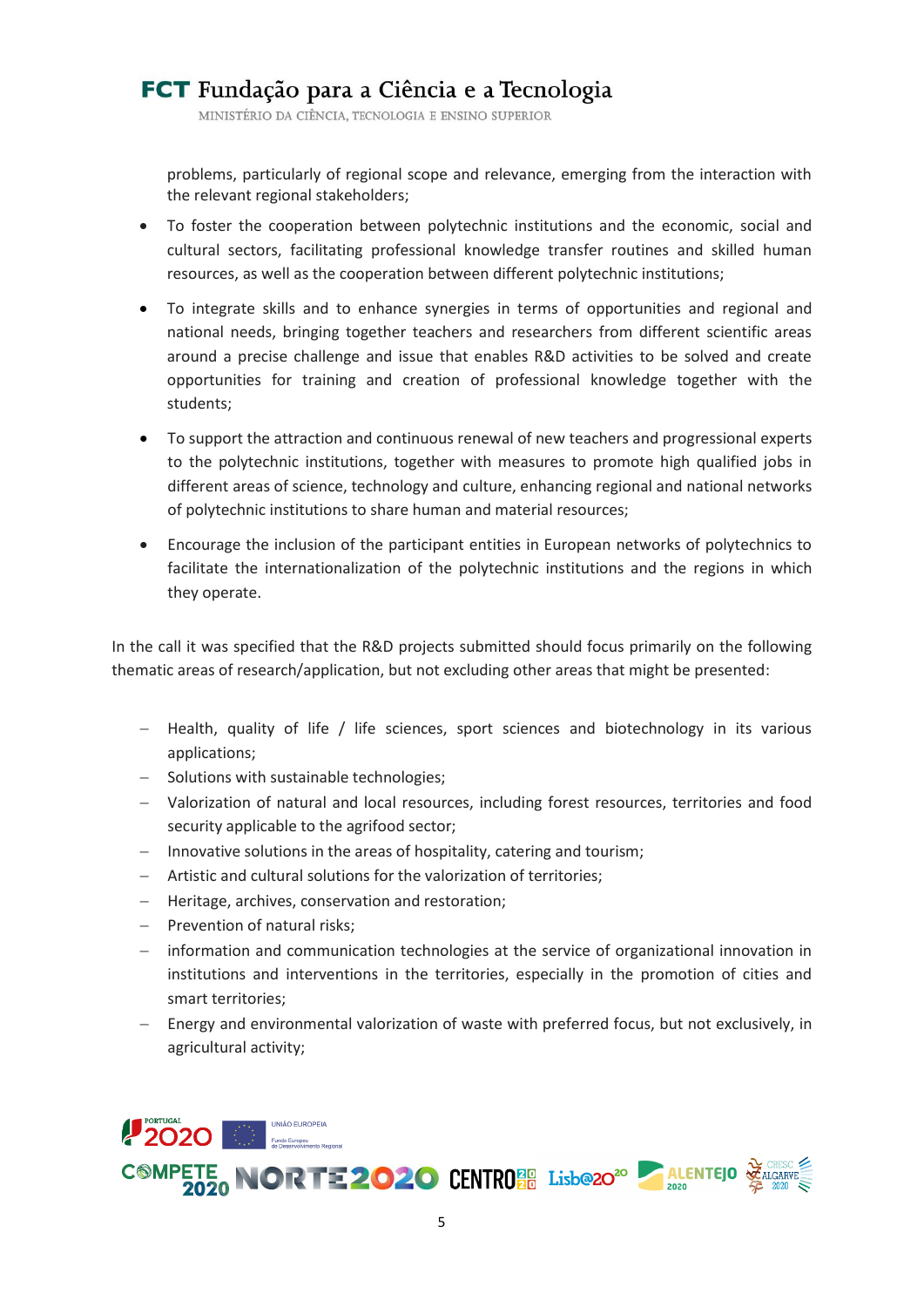MINISTÉRIO DA CIÊNCIA, TECNOLOGIA E ENSINO SUPERIOR

- Manufacturing technologies and production, including prototyping and rapid product development;
- Technologies, science and / or economy of the sea;
- High Performance Computing.

Moreover, applications identified the primary and secondary scientific areas where they classify their proposal, from the provided list [\(OECD´s revised Field of Science and Technology -](http://www.oecd.org/science/inno/38235147.pdf) FOS, [adapted to Portugal\)](http://www.oecd.org/science/inno/38235147.pdf). They also indicated four keywords that most accurately reflect the content of the proposed activities.

In evaluating the various criteria defined in the call documents (see Sections [4](#page-6-0) and [5\)](#page-6-1), the panel members are strongly asked to take into account this specific **paradigm of R&D activities based on practice**. This is not fundamental neither applied research, as usually considered for the evaluation of research units, but a different (not better, not worst) type of R&D activities aimed to address specific problems of territories and professional world in order to learn through the actions of the process, as well as to be close to regional stakeholders and to foster R&D activities among students of the polytechnic institutions.

### <span id="page-5-0"></span>**3. Type of Projects and of Application**

All projects were presented as a consortium headed by one of the following entities:

- a) Polytechnic Institutes;
- b) Polytechnic Schools not integrated in Polytechnic Institutes or universities;
- c) Organic Units of Higher Education Polytechnic Institutes integrated in Universities.

It is mandatory the participation in the consortium of at least one of the following institutions:

- Private non-profit institutions that carry out or participate in R&D activities that are part of the R&D projects headed by one of the three types of Polytechnic institutions above referred, within an effective collaboration;
- Companies (except for projects supported by funds from POR Alentejo e POR Algarve), within an effective collaboration.

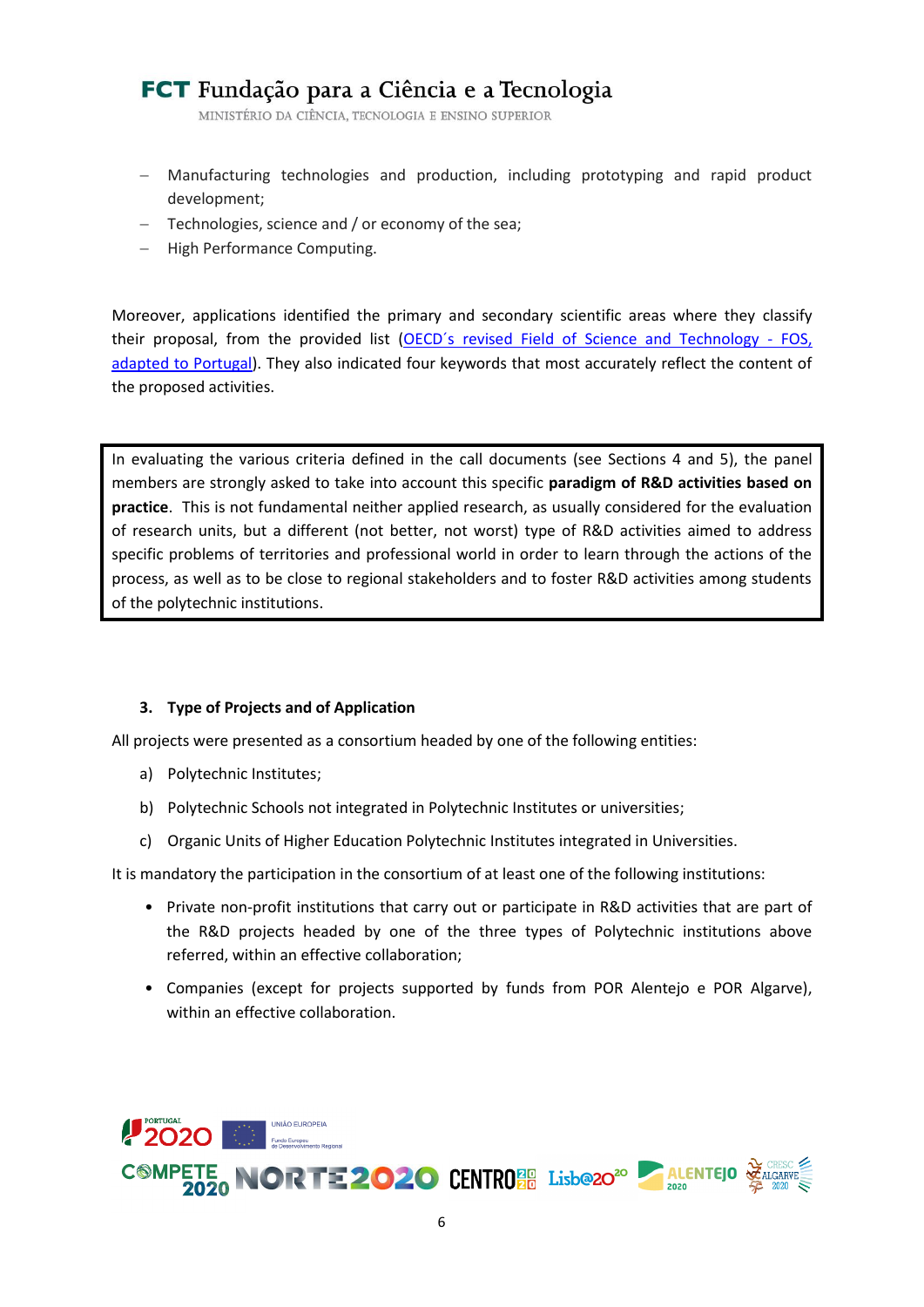MINISTÉRIO DA CIÊNCIA, TECNOLOGIA E ENSINO SUPERIOR

The projects to be funded in this call should meet the following specific admittance conditions:

- a. Involve an eligible investment less than or equal to 150 thousand euros;
- b. Have a maximum duration of 18 months.

### <span id="page-6-0"></span>**4. Selection Criteria**

Scoring of the project proposals, towards their selection and ranking, is based on the indicator **Merit of the Project** (MP), which is determined by the following criteria:

- *A. Quality of the Project*
- *B. Impact of the Project* (**only B2 and B4 criteria in this group will be evaluated by the evaluation panel**)

The Merit of the Project is calculated as **MP = 0,7 A + 0,3 B**

Criteria A and B are scored using a 5-point scale system (1 – minimum; 5 – maximum). The final score of MP is rounded to two-decimal places.

For a proposal to be eligible for funding, the following minimum scores are required:

- Criterion A 3.00 points;
- $\cdot$  Criterion B 3.00 points;
- $\cdot$  Final MP 3.00 points.

#### <span id="page-6-1"></span>**5. Evaluation Criteria**

As indicated in Section [4,](#page-6-0) scoring of the proposals towards their selection and ranking is based on the calculation of the **Merit of the Project** (MP = 0,7 A + 0,3 B), where **A** is the **Quality of the Project** and **B** is the **Impact of the Project**.

The members of the evaluation panel are required to evaluate and comment on the following criteria:

> A1; A2; A3; A4 B2; B4

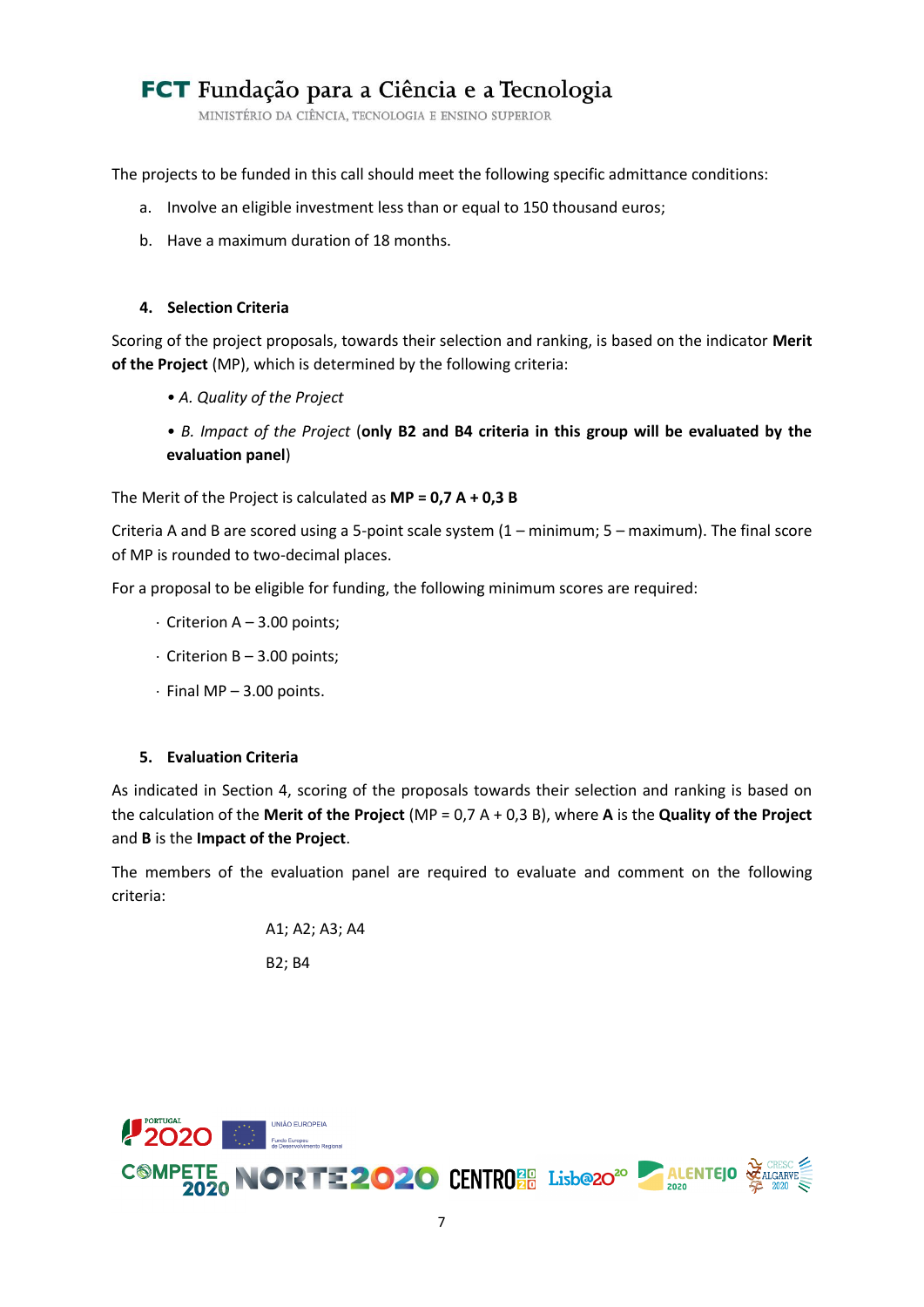MINISTÉRIO DA CIÊNCIA, TECNOLOGIA E ENSINO SUPERIOR

### **A. Quality of the Project**

This criterion aims to assess the scientific and technological merit of the proposal and of the team, the reasonableness of the budget and the management and implementation capacity, through the following sub-criteria:

- *A1 – Scientific and technological merit of the proposal*
- *A2 – Merit of the team*
- *A3 – Quality of the work plan*
- *A4 – Reasonableness of the budget*

The **Quality of the Project** is calculated as:

A = 0,30 A1 + 0,25 A2 + 0,30 A3 + 0,15 A4

Each sub-criteria is scored in a 1 to 5 point scale (using 0,5 interval) and the result will be rounded off to the second decimal place.

**However, due to the design of the online platform where score and comments will be introduced, a 50-point scale is available for scoring the four sub-criteria (A1, A2, A3 and A4). Therefore, values between 10 (minimum) and 50 (maximum), with 5-point increments, should be used in the respective scoring boxes.** 

The application of above sub-criteria (A1 to A4) shall take into account, among other considerations, the following:

#### **A1. Scientific and technological merit of the proposal**

- i.) Relevance and originality of the proposed project, based on the state-of-the art of the thematic area where the project fits project and on the practice based R&D methodologies proposed;
- ii.) Methodology adopted for carrying out the proposed project;
- iii.) Expected results and their contribution to scientific, technological and professional knowledge, as well as the level of innovation and the potential of innovative applications to societal challenges;

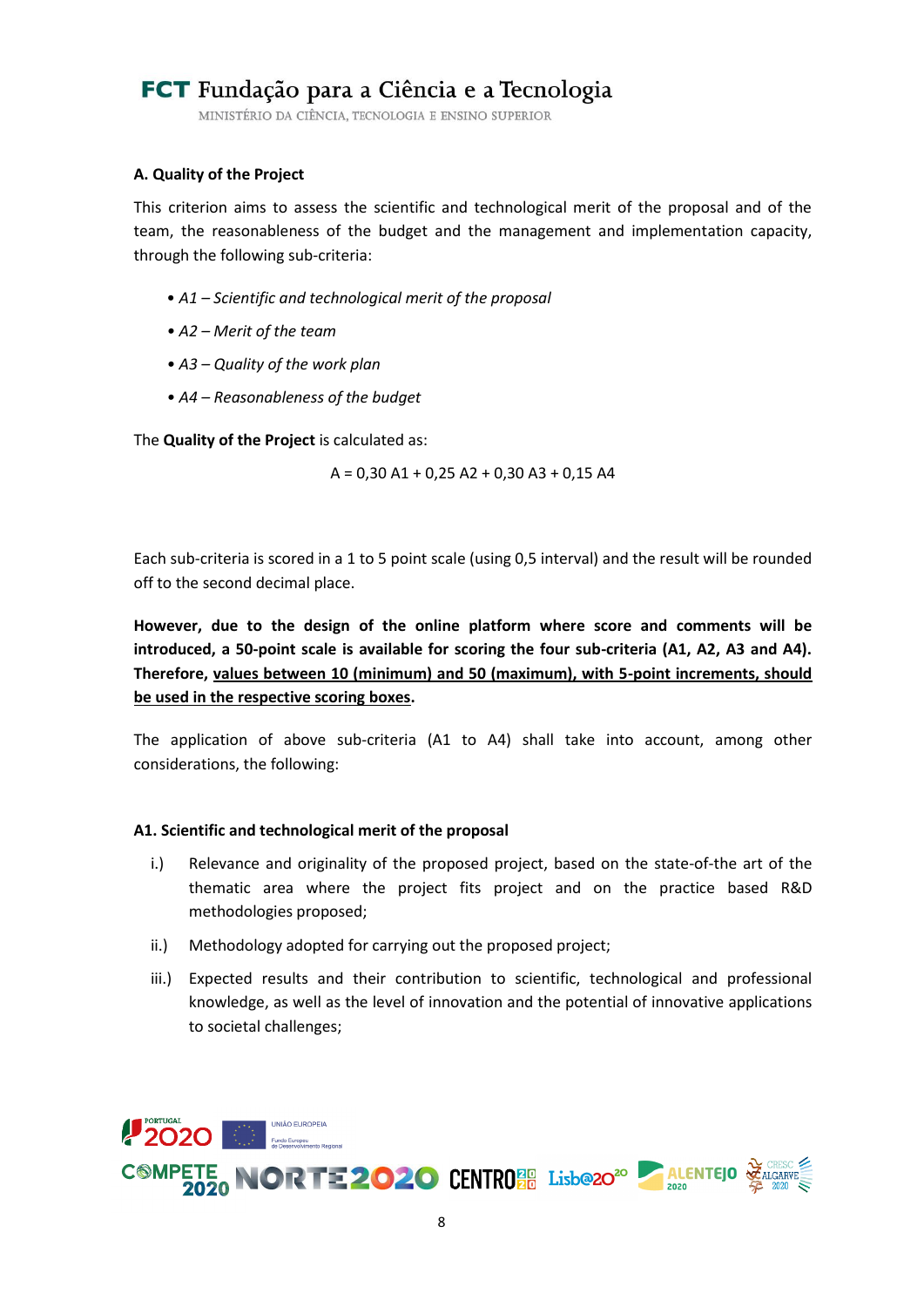MINISTÉRIO DA CIÊNCIA, TECNOLOGIA E ENSINO SUPERIOR

- iv.) Extent to which the proposed the project program combines different expertise from the various members of the team and of the consortium into a coherent approach;
- v.) Effective cooperation among (if existing) different Polytechnic Institutions of the type a) to c) in Sectio[n 3;](#page-5-0)
- vi.) Contribution towards promoting and disseminating the results and achievements of the project (there is a special section in the application form designated as "Plano de divulgação de resultados e de disseminação de conhecimentos" where this information is available);
- vii.) Production of knowledge that can contribute to benefits to society or to the business sector.

### **A2. Merit of the team**

- i.) Previous productivity of the team, evaluated from the documentation in the proposal; "Previous Publications" section of the application asked for up to 5 related publications by the team, including books, published or submitted monographs or other documents authored or co-authored by the team members and considered to be relevant to evaluate the quality and the territorial importance of the proposed project objectives;
- ii.) Abilities and skills to adequately execute the proposed project (team configuration);
- iii.) Ability to involve students in the activities of the project, and the extent to which their know-how will contribute to the project within their curricular activities and ability to integrate new young researchers in the team;
- iv.) Degree of success of the team members in previous projects, if described in the proposal.

**Please note that curricula vitae of the key elements of each proposal are available at the annexes of the application form.**

#### **A3. Quality of the work plan**

- i.) Organization of the project in terms of the proposed objectives and resources (duration, equipment, size of the team, institutional and management resources);
- ii.) Ideas and important actions that the Principal Investigator and his/her team will use to achieve the project goals and extent to which they value synergies in terms of territorial needs, nationally and regionally;

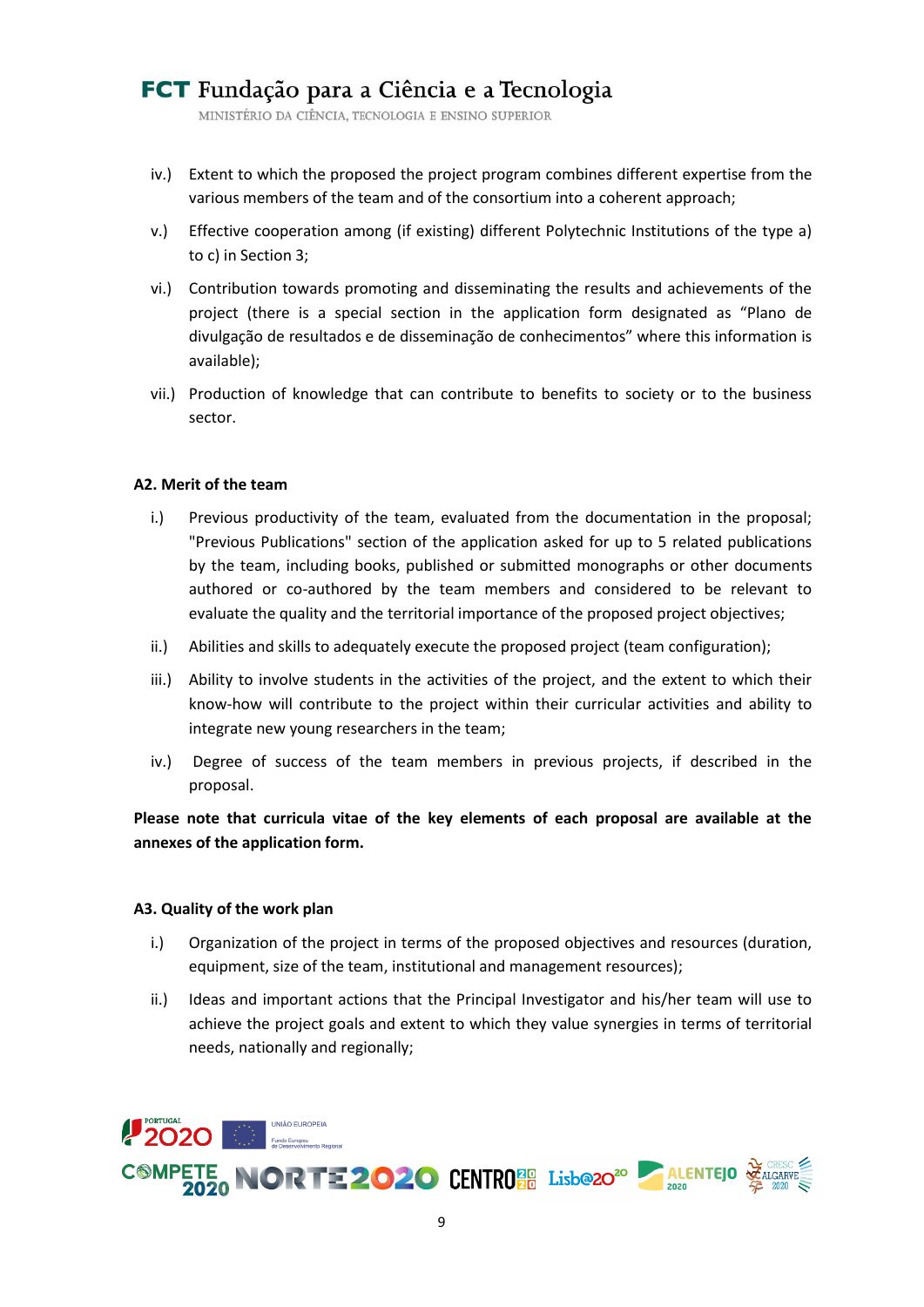MINISTÉRIO DA CIÊNCIA, TECNOLOGIA E ENSINO SUPERIOR

- iii.) Organization and work environment, with special focus on the adequacy of the research team's critical mass to perform the proposed objectives;
- iv.) Quality and reasonability of the proposed management scheme.

**A detailed description of the management structure of the project consortium is available at the application form in section "Descrição da Estrutura de Gestão".**

#### **A4. Reasonableness of the budget**

- i.) Adequacy of the proposed budget to accomplish the proposed objectives in the time framework of the project;
- ii.) Institutional resources (technical-scientific, organizational and managerial) of the participating entities.

**The requested budget of the application is available at the online evaluation platform.**

### **B - Impact of the Project**

The Impact of the Project considers the following sub criteria:

- B1 Strategic impact of the project
- B2 Potential for knowledge valorization (to be evaluated by Evaluation Panel)
- B3 Project additionality effect
- B4 Project contributions in terms of innovative applications (to be evaluated by Evaluation Panel)

Calculation formula for the **Impact of the Project**:

B = 0,30 B1 + 0,20 B2 + 0,30 B3+ 0,20 B4

Please NOTE that the **Evaluation Panel will only consider sub criteria B2 and B4**. The application of sub-criteria B2 and B4 shall take into account, among other considerations, the following:

### **B2. Potential for knowledge valorization**

This sub-criterion regards the impact of the knowledge/technology developed by the project on the regional and/or national social-economic valorization, using the following table:

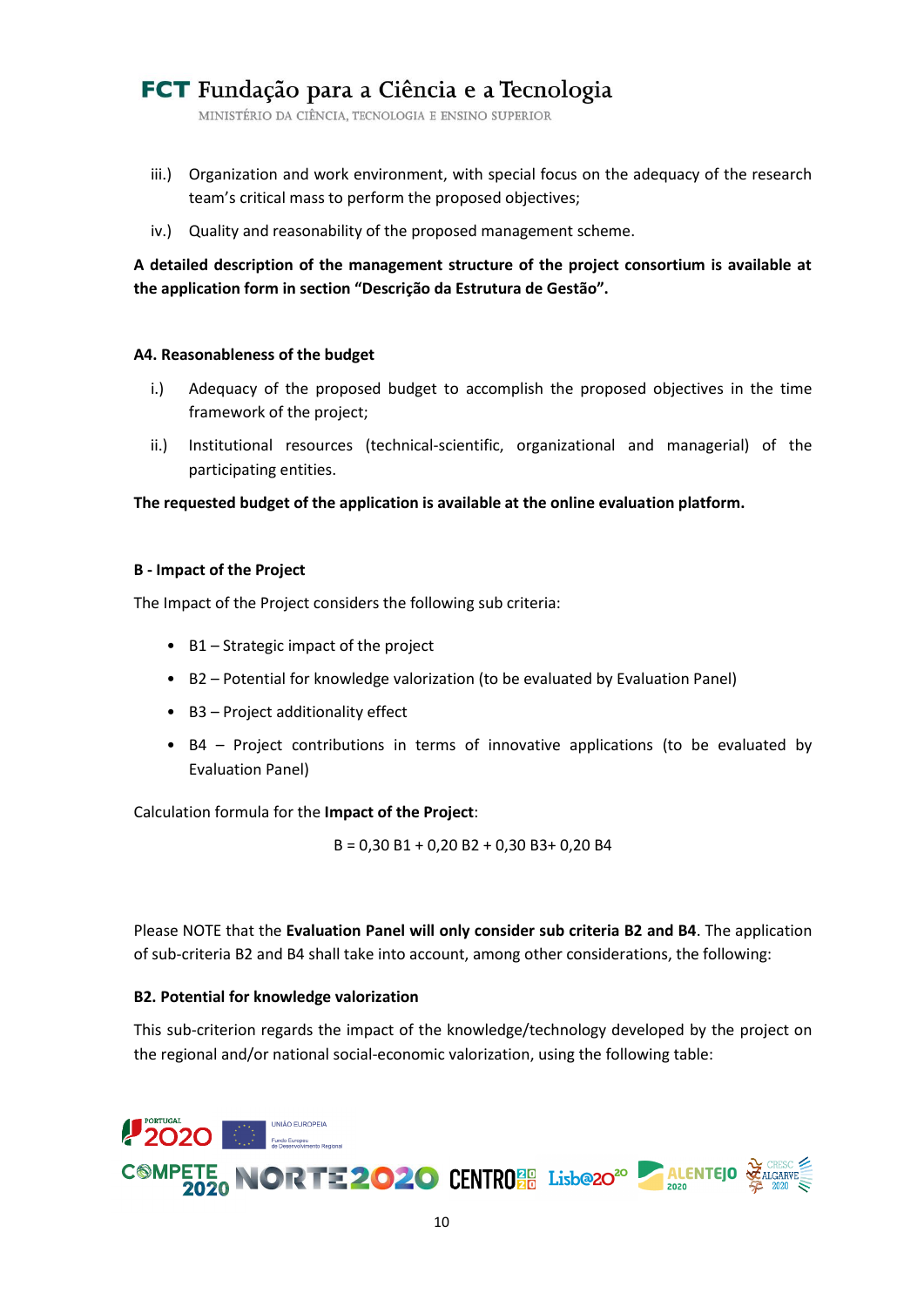MINISTÉRIO DA CIÊNCIA, TECNOLOGIA E ENSINO SUPERIOR

| Potential for knowledge valorization                                                      | Scoring by the Panel |
|-------------------------------------------------------------------------------------------|----------------------|
| The project does not present a detailed plan for<br>outreach and dissemination of results |                      |
| The project presents a sufficient plan for outreach<br>and dissemination of results.      |                      |
| The project presents a Good plan for outreach and<br>dissemination of results             |                      |
| The project presents a Very Good plan for outreach<br>and dissemination of results        | 5                    |

It should be noted that, besides the technical description of the proposal, in Section "Plano de divulgação de resultados e de disseminação de conhecimentos", the candidates, based on the forecasted results, presented a detailed plan of the dissemination activities of the proposal, predicted technical/scientific and professional publications, conferences seminars or events and other actions with target sectors.

### **B4. Project contributions in terms of innovative applications**

Regarding the project contribution for to the achievement of the results, it is considered:

| Project contribution for the achievement of results                                                    | <b>Scoring by the Panel</b> |
|--------------------------------------------------------------------------------------------------------|-----------------------------|
| There are no innovative applications successfully<br>tested in response to societal challenges         |                             |
| There is at least one innovative application<br>successfully tested in response to societal challenges | 3                           |
| There are several innovative applications successfully<br>tested in response to societal challenges    | 5                           |

Please note that the predicted innovative applications for each proposal are available in section "Dados do Projeto – Indicador de Resultado Previsto para o Projeto" at the application form.

### <span id="page-10-0"></span>**6. Application Highlights for the evaluation**

The components of the entire pdf file with the proposal that are relevant for the evaluation of criteria A and criteria B2 and B4 are the following:

**Caracterização da Instituição Proponente -** Identification of the Lead Institution

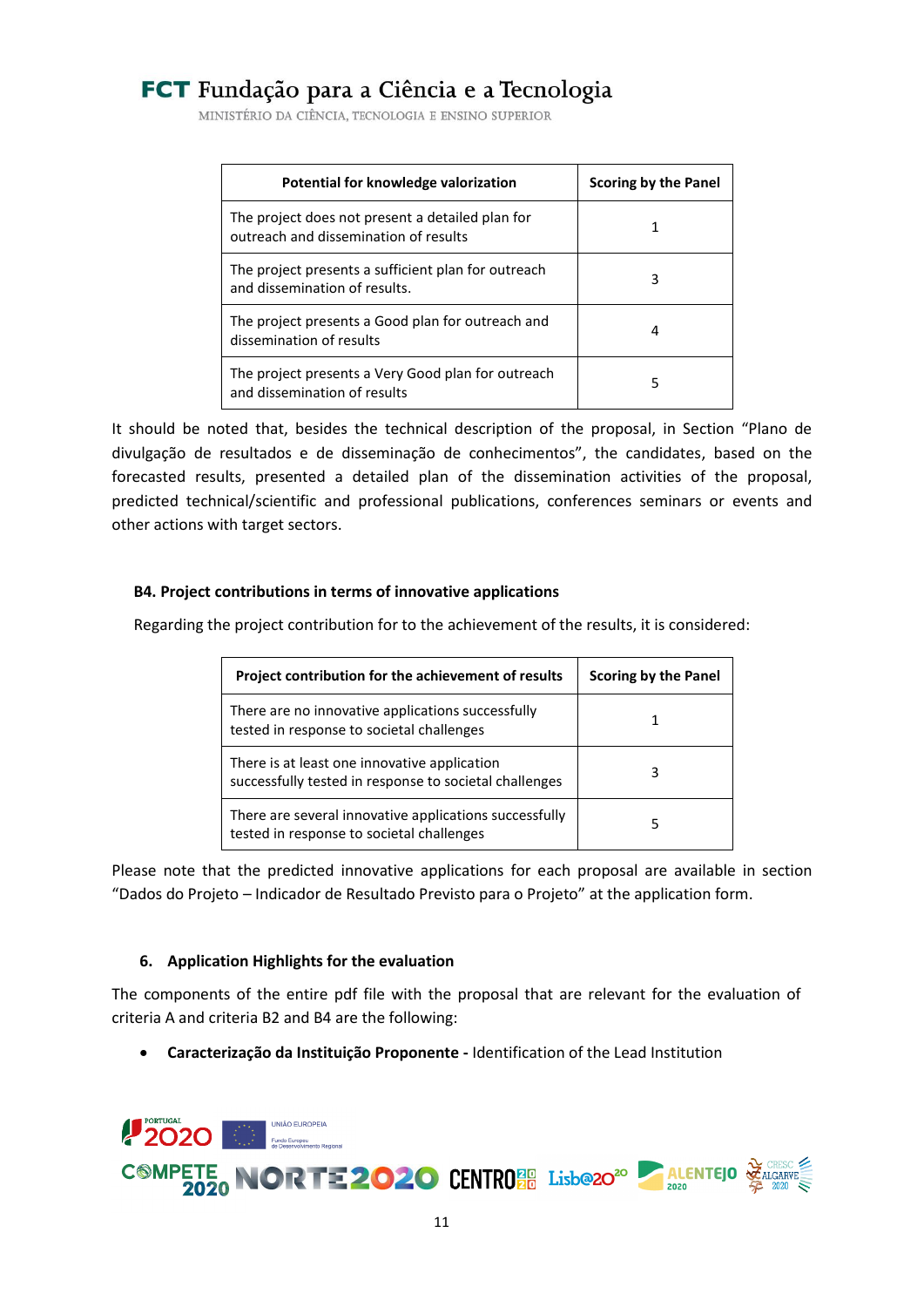MINISTÉRIO DA CIÊNCIA, TECNOLOGIA E ENSINO SUPERIOR

- **Lista de Instituições Participantes** Participant Institutions
- **Copromotores (identificação)**  Description of the Participant Institutions
- **Caracterização do Projeto** Project Description
- **Dados do Projeto** Scientific Component of the Project
	- **Sumário**  Abstract
	- **Descrição Técnica / Revisão da Literatura** Overview / State of the Art
	- **Descrição Técnica / Plano e Métodos** Research Plan and Methods
	- **Descrição da Estrutura de Gestão** Description of the Management Structure
- **CARACTERIZAÇÃO DO PROJETO**
	- **Referências Bibliográficas** Bibliographic References

(This list is not limited to publications of the team members. It should include all publications cited in the description of the proposal.)

 **Plano de divulgação de resultados e de disseminação de conhecimentos** - Results and Knowledge Dissemination Plan

(scientific publications; international conferences)

- **Descrição das Atividades do Projeto** Description of the Activities/Tasks
- **Lista de Participantes** Research Team
- **Quadro de Investimentos** Detailed Budget
- **Dados do Projeto – Impacto e Mérito do Projeto** Evaluation Criteria (How the proposal meets the evaluation criteria of the call)
- <span id="page-11-0"></span>**7. Evaluation Process and Procedures**

#### **General Information**

- The **Quality of the Project (criterion A)** and **two sub-criteria of the Impact of the Project (criterion B)** will be assessed by a multidisciplinary **evaluation panel** appointed by the FCT Board of Directors.
- **Each application** will be remotely and individually evaluated by **two panel members.** One of the panel members will be appointed as the **first reader** of the application.
- The panel is headed by the Panel Chair and its composition will be published on the FCT website after the panel meeting.

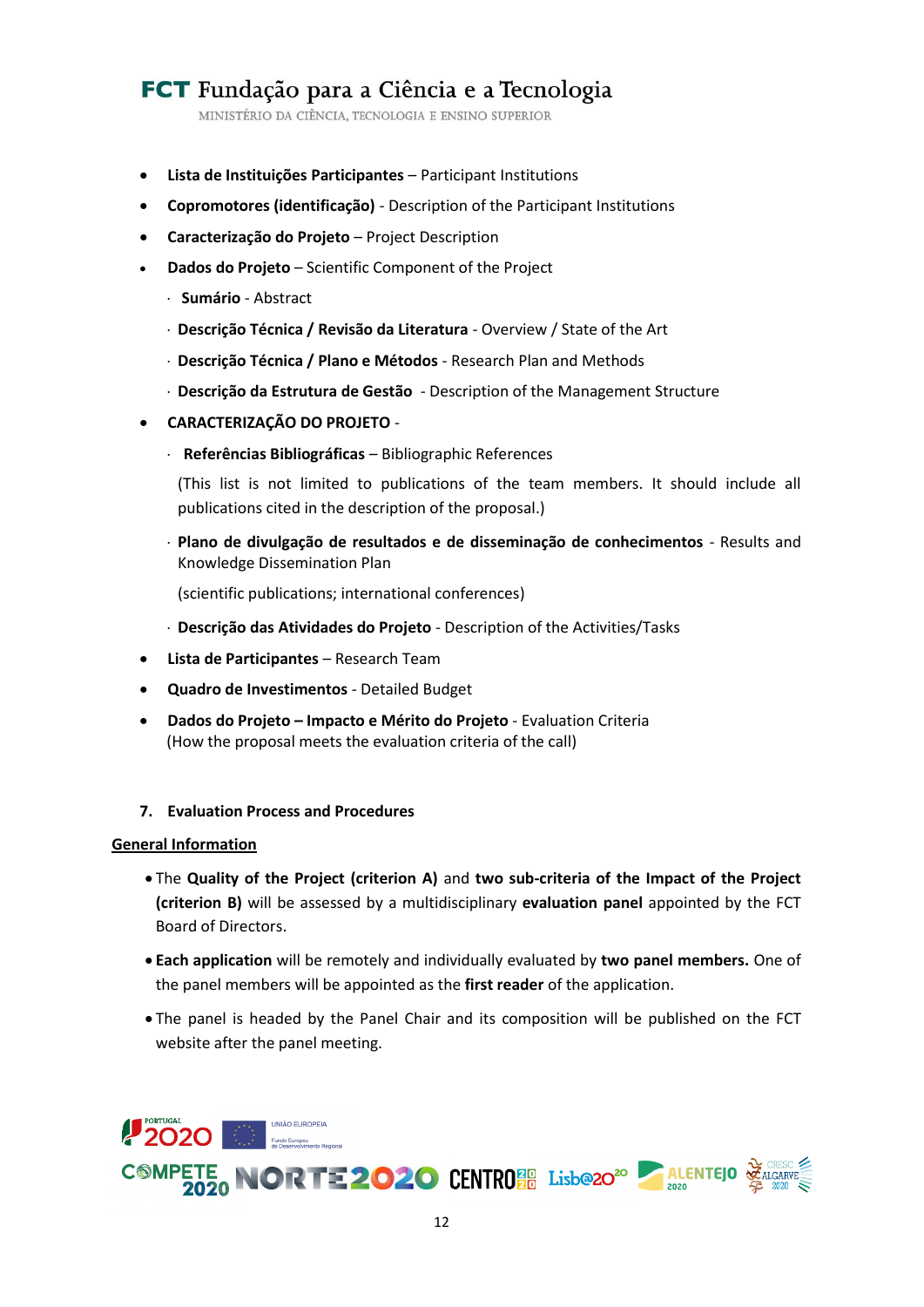MINISTÉRIO DA CIÊNCIA, TECNOLOGIA E ENSINO SUPERIOR

- Distribution of the applications to panel members will take into consideration any Conflict of Interest, as well as the matching of professional and scientific competences.
- The first time a reviewer logs into the evaluation web page located at FCT site, he/she has to sign a [Confidentiality Statement.](#page-17-1)
- Prior to accessing each application, the reviewer has to declare whether or not a conflict of interest is identified for that particular application.
- During the panel meeting, all applications shall be discussed. A **ranked list taking into account criterion A** and a **panel evaluation report** (for each application) will be produced.
- The panel will issue a **panel meeting report** on its activities.
- There is an allocated FCT team for the evaluation panel, which will act as the contact point for the reviewers.

#### **Evaluation Stages**

Evaluation of the research applications involves the following stages:



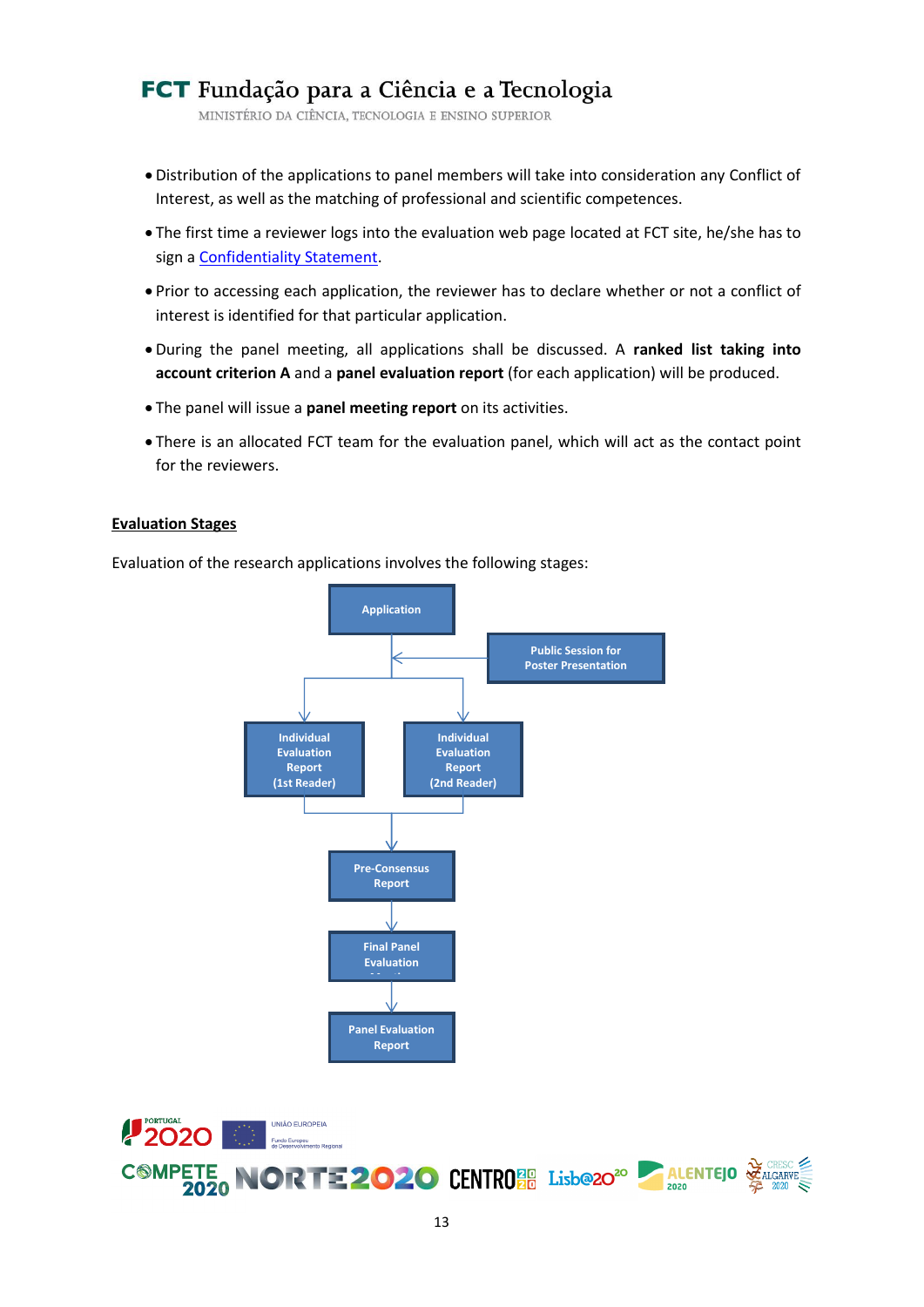MINISTÉRIO DA CIÊNCIA, TECNOLOGIA E ENSINO SUPERIOR

#### Constitution of the Evaluation Panel

- The constitution of the evaluation panel will take into consideration the number of applications for each thematic area.
- A chair will be invited to head the evaluation panel. The panel chair will be in charge of the quality control of the individual and panel evaluation reports, steering of the panel meeting and communication of the results of the discussions to the Board of Directors of FCT. The chair is asked to keep the evaluation process within the defined timeframe and contact panel members in case of any delays. Should a Conflict of Interest be identified during the evaluation process, the panel chair is expected to support the FCT team in its resolution.
- The Chair of the evaluation panel might have the support of Co-Chairs mainly for the allocation of the projects to panel members.
- The panel members might be asked to give support to FCT during the period spanning the evaluation meeting and the final decision (*e.g.*, analysis of potential appeals of scientific nature presented by applicants).

#### Public Session for Poster Presentation

- A public session will be prepared for poster presentation;
- Panel members will attend the public session, in particular to visit the posters for which they are evaluators to know the project team and to discuss with them;
- Each poster will be presented by representatives of the research team. Two Panel members will analyze the poster and will have the opportunity to discuss it with the team members.
- However, considering it is a public session, any Panel member is encouraged to question any research team of any project.

#### Individual Reviews

- Each application will be remotely and individually evaluated by **two panel members**.
- **Each of the two panel members must submit and lock an individual evaluation** for each assigned application in the Individual Evaluation Form.
- Reviewers must submit their assessment for each proposal in the **Individual Evaluation Form**, including:

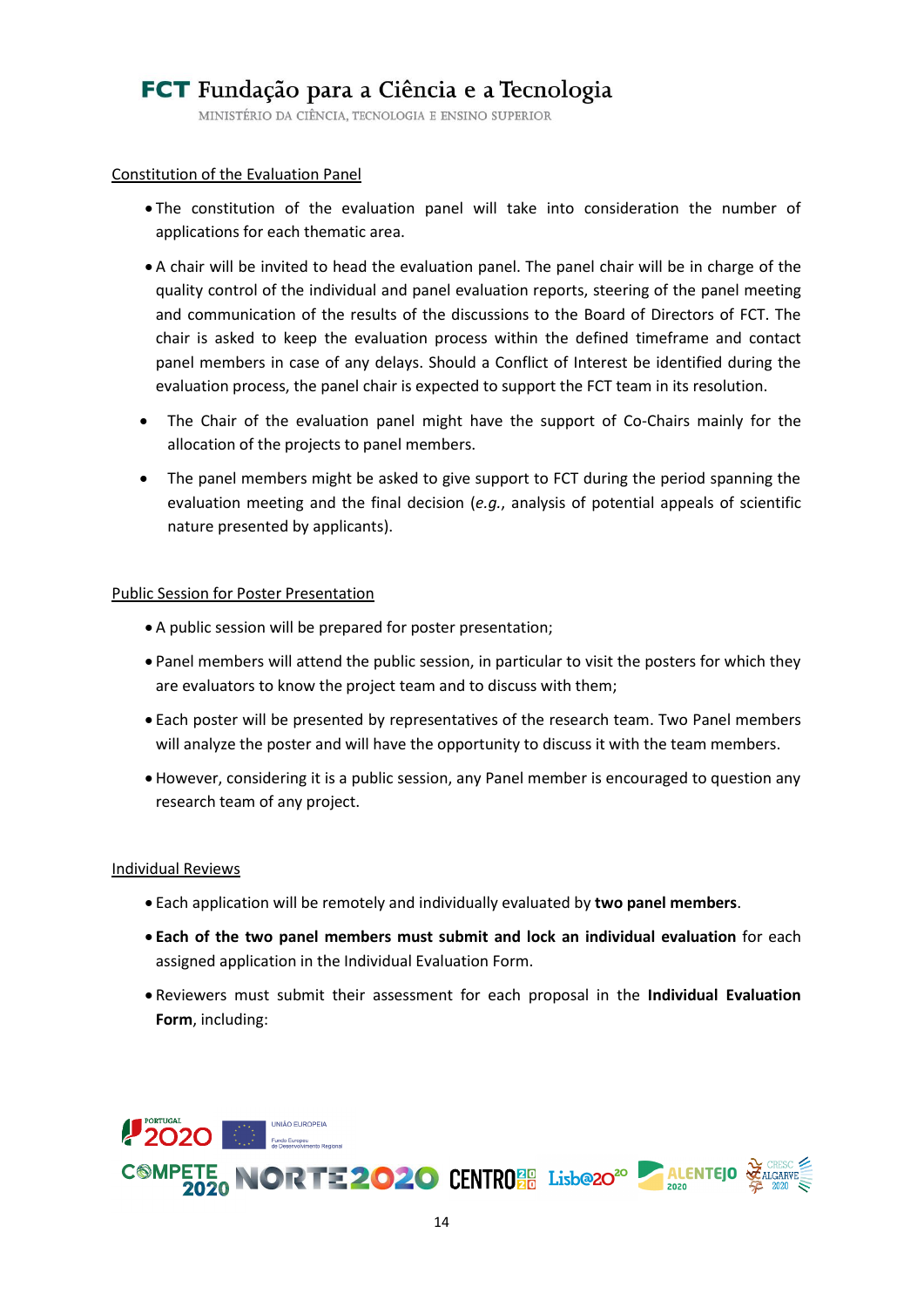MINISTÉRIO DA CIÊNCIA, TECNOLOGIA E ENSINO SUPERIOR

- The rating and comments for each of the evaluation sub-criteria (A1, A2, A3, A4 and B2, B4);
- A summary of the evaluation;
- A comment on the total and Human Resources requested budgets, if considered necessary;
- Confidential comments to other panel members, if necessary.
- The assessment should take into account the following **guidelines**:
	- The strengths and weaknesses for each sub-criterion must be identified;
	- The explanatory comment for each sub-criterion should be succinct but substantial; this comment should address the relative importance of the criterion and the extent to which the application actually meets the criterion. Suggestions that might help the project team to carry the project activities might be provided;
	- Comments should also be impeccably polite; if so decided by the panel, the comments may be reproduced totally or partially in the feedback to applicants;
	- The overall comment on the proposal should be a global judgement of the reviewer on the application, stating conclusions regarding the research work and the organisation of the project;
	- Confidential comments to the evaluation panel may be provided.
- **Both ratings and comments are critically important.** The individual review ratings and comments are the starting point for the panel discussions and for the panel final rating.

#### Pre-Consensus Report (online)

- Following the poster presentation and based on the two individual reviews for each application, the panel members designated as first readers will prepare the Compilation (Pre-Consensus) Report for each proposal.
- First Readers must submit and lock their Compilation Reports before the final panel meeting.

#### Final Panel Evaluation Meeting

 At the panel meeting, all applications and respective evaluation reports will be available to all panel members.

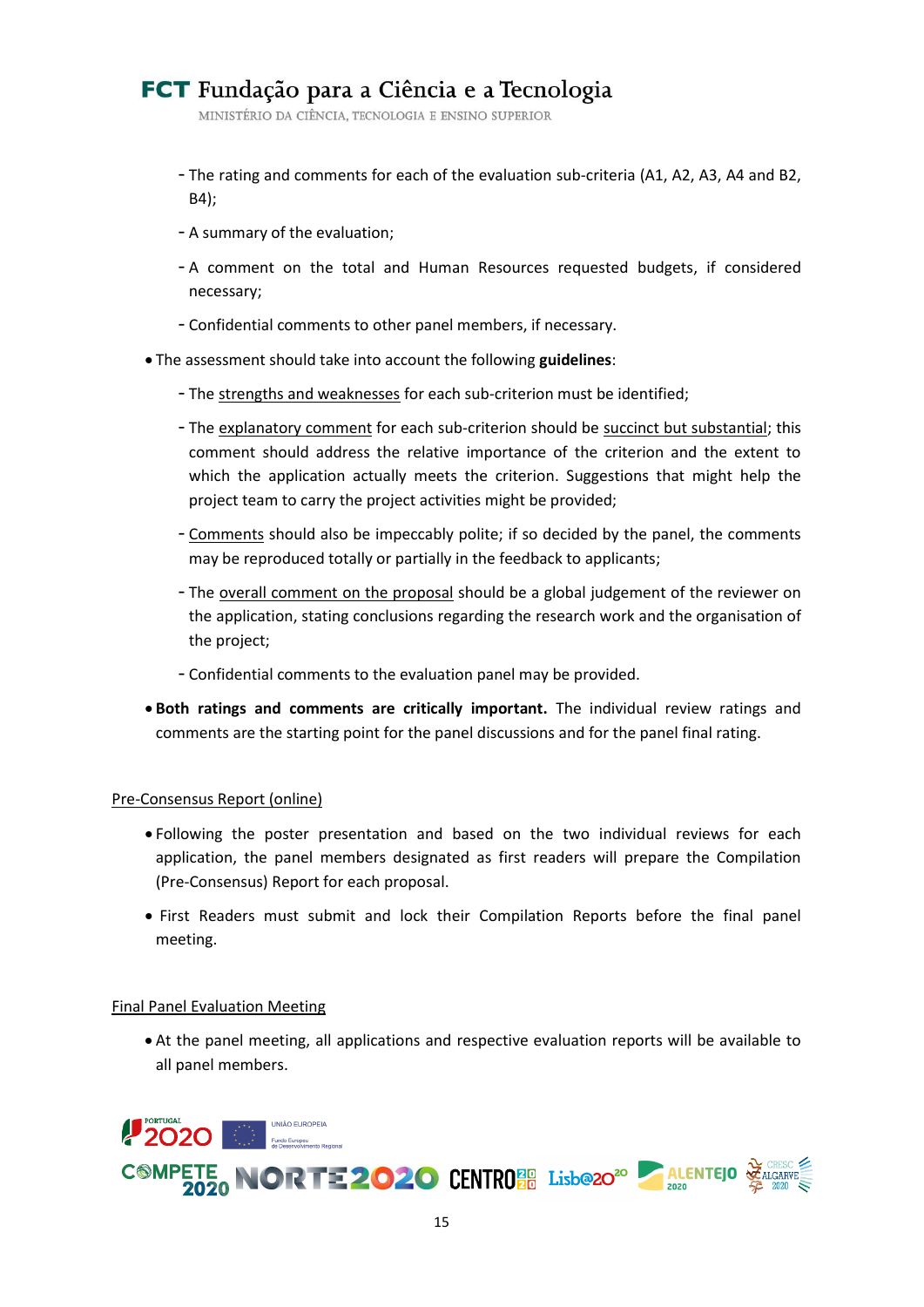MINISTÉRIO DA CIÊNCIA, TECNOLOGIA E ENSINO SUPERIOR

- During the panel meeting **all applications shall be discussed**.
- $\bullet$  It is the duty of the **evaluation panel** to:
	- Prepare a **Panel Evaluation Report** for each application (to be conveyed to the applicants) based on the Compilation (Pre-Consensus) and Individual reports and panel discussions;
	- Produce a **Ranked List** of all evaluated applications, in what concerns criteria A;
- Prepare a **Panel Meeting Report** with a summary of the meeting activities and comments regarding the evaluation process.
- The **applications' final ratings** in criteria A and **comments to be made available to the applicants** are discussed and decided by the evaluation panel during the meeting, and included in the **Panel Evaluation Report** by the first reader.

The first reader should submit the panel assessment (comments to be conveyed to the applicants) in the **Panel Evaluation Form**, including:

- The rating and comments for each of the criteria (A1, A2, A3, A4 and B2, B4);
- Strengths and weaknesses of the application, and, if applicable, suggestions towards the implementation of the workplan;
- Recommended amount for funding to be conveyed to the applicant;
- Confidential comments to FCT, if necessary.
- The final panel assessment should take into account the following guidelines:
	- All comments should take the form of a statement with respect to the criterion under evaluation; the overall comment should provide a global point of view on the quality of the project;
	- Panel members shall:
		- o Avoid comments that give a description or a summary of the application;
		- o Avoid the use of the first person or equivalent: "I think…" or "This reviewer finds…";
		- o Always use dispassionate and analytical language: avoid dismissive statements about the team, the proposed science or technology or knowledge, or the field concerned;

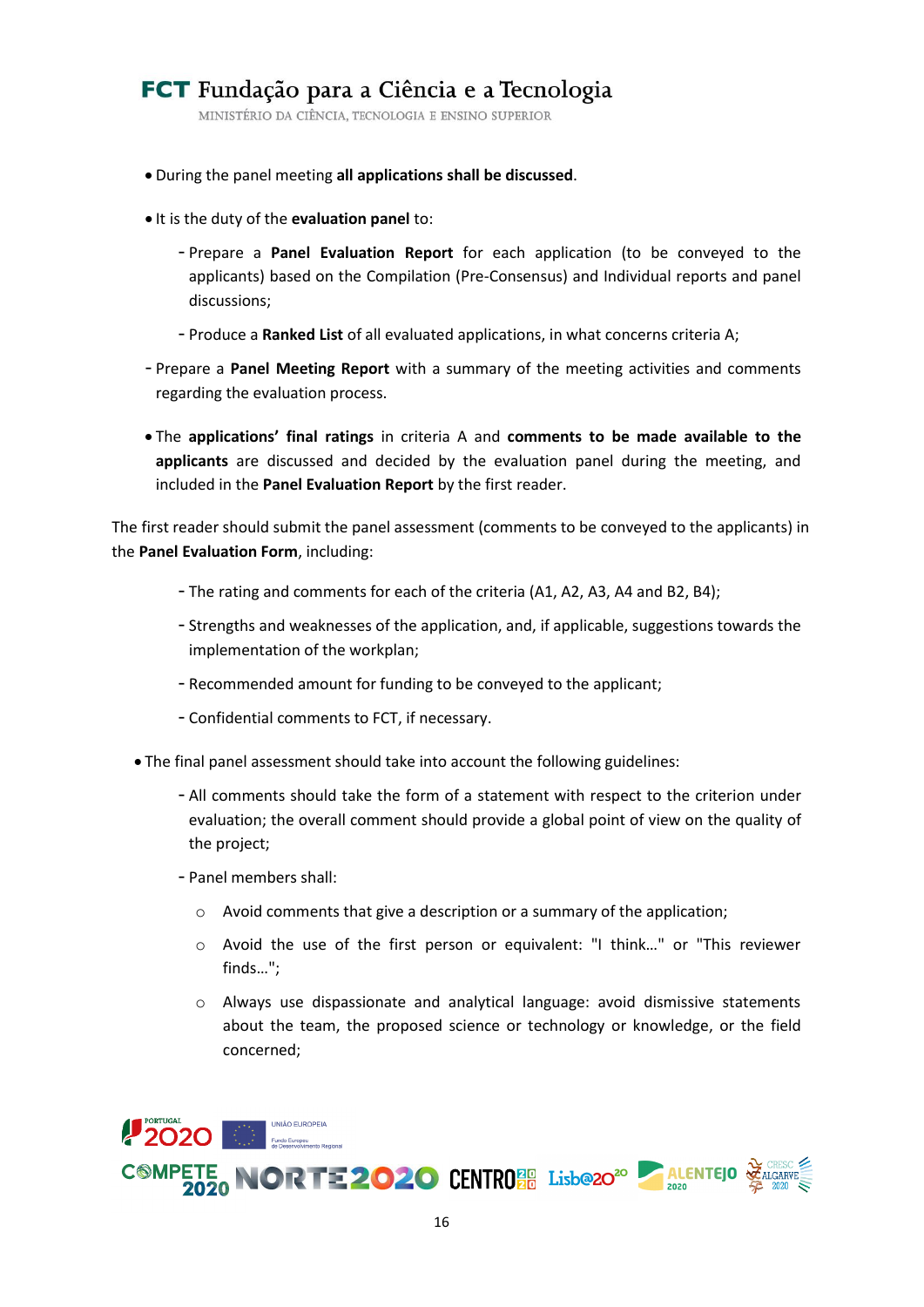MINISTÉRIO DA CIÊNCIA, TECNOLOGIA E ENSINO SUPERIOR

- $\circ$  Evaluate the work that is being proposed, and not the work that the reviewers consider should have been proposed;
- The **Panel Meeting Report**, with a summary of the meeting activities, should address (but not be limited to) the following issues:
	- Working methodology adopted by the panel;
	- Identification of Conflicts of Interest and their resolution at any time along the process.

### **This report should be signed by all panel members.**

- The Panel may prepare an additional document with **Recommendations to FCT** on the various aspects of the evaluation process that may help FCT to improve procedures in future calls. This document may include, among other issues considered to be important:
	- Comments and critiques on the application form, with suggestions for possible improvements;
	- Comments on the material available to panel members, in particular the Guide for Peer Reviewers;
	- Strong and weak aspects of the FCT team;
	- Strong and weak logistic aspects (travel, hotel, meeting).

#### **FCT Evaluation Webpage**

Individual credentials will be sent to each reviewer, which give access (through [https://sig.fct.pt/evaluation/\)](https://sig.fct.pt/evaluation/) to the list of applications, as well as to the evaluation form for each application assigned to the reviewer. After logging in, instructions are available at the top of the menu.

For each application, the following is available:

- A statement on Conflict of Interest;
- A PDF file containing all information submitted in the application form;
- Curricula Vitae of the key elements of the proposal;
- Timeline of the proposal;
- The Individual and Compilation (Pre-Consensus) Report Forms;
- The possibility to SAVE the submitted evaluation report the uploaded information will be kept for future revision;

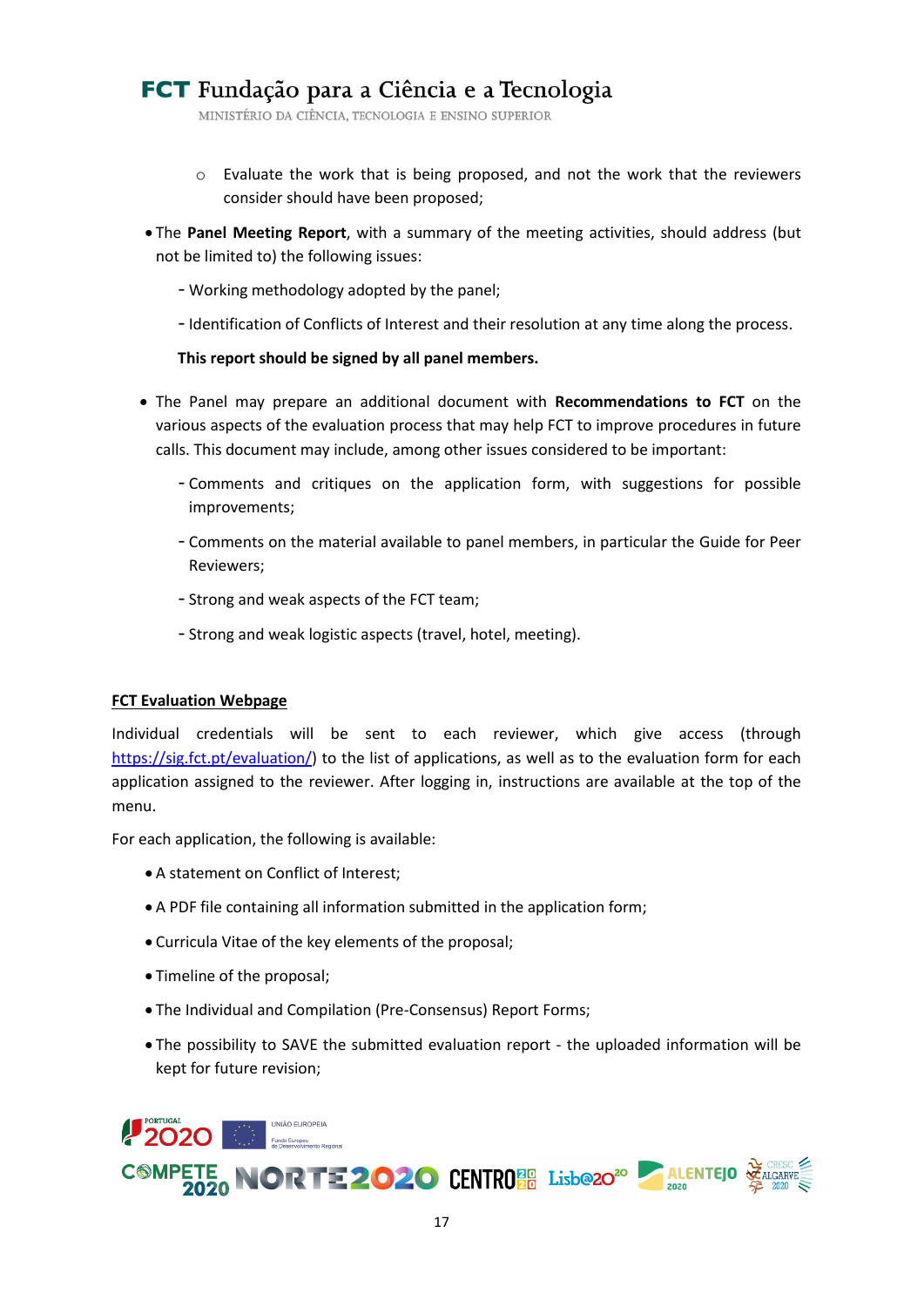MINISTÉRIO DA CIÊNCIA, TECNOLOGIA E ENSINO SUPERIOR

 The LOCK button to submit the evaluation report - the reviewer will no longer be able to modify the uploaded information.

### <span id="page-17-0"></span>**8. Confidentiality and Conflict of Interest**

#### <span id="page-17-1"></span>**Confidentiality**

The confidentiality of written applications must be protected. All reviewers involved in the evaluation are asked not to copy, quote, disclose or otherwise use material contained in the applications. All reviewers are requested to sign a statement of confidentiality relative to the contents of the applications and to the results of the evaluation.

The statement that needs to be accepted, which appears the first time the reviewer uses the individual credentials to access the evaluation area, is the following:

### STATEMENT OF CONFIDENTIALITY

Thank you for accepting to participate in the scientific evaluation of Research Projects submitted to the Portuguese Foundation of Science and Technology (*Fundação para a Ciência e a Tecnologia, I.P.*) – FCT.

The reader of this message pledges, on his/her honour, not to quote or using in any way, the contents of the project applications, nor to make available, other than to FCT or the evaluation panel, the results of the evaluation of project applications.

### **Conflicts of Interest (CoI)**

Reviewers that have submitted any **application to the present Call**, either as PI or team member, **have to decline** participating in the evaluation process. Reviewers with first-degree relationships, married to or cohabiting with the PI or any team member are also impeded from being a panel member or remote evaluator.

In the case of a disqualifying conflict of interest, panel members and remote reviewers cannot remotely evaluate the respective applications. Panel members are also not allowed to participate in the panel meeting discussion of these applications. Circumstances that could be interpreted as a **disqualifying conflict of interest** are laid down in the following criteria:

- 1. Life partnership, domestic partnership;
- 2. Personal interest in the application's success or financial interest by persons listed under no.1;
- 3. Current or planned close scientific cooperation;

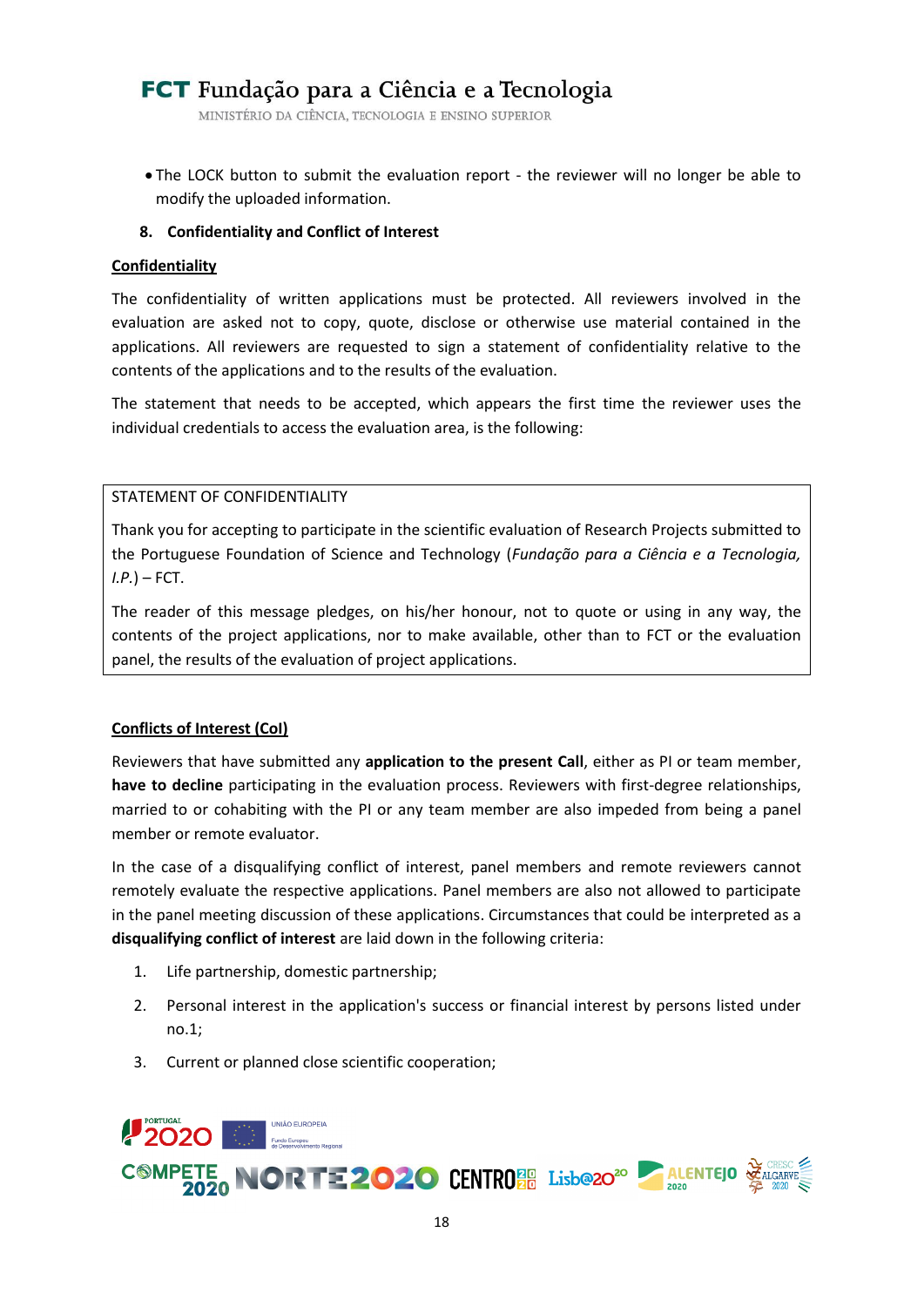MINISTÉRIO DA CIÊNCIA, TECNOLOGIA E ENSINO SUPERIOR

- 4. Research cooperation within the last three years, *e.g.* joint publications;
- 5. Dependent employment relationship or supervisory relationship (*e.g.* teacher-student relationship up to and including the postdoctoral phase) within the last five years of the date of the call;
- 6. The affiliation or pending transfer to any of the Institutions involved in the consortium;
- 7. Researchers who are active in a council or similar supervisory or advisory board of the applying institution are excluded from participating in the review and decision-making process for applications originating from this institution;

In the case of a **potential conflict of interest**, panel members should notify FCT and clarify if he/she is able to perform an unbiased evaluation or if the conflict should rather be considered as disqualifying. A potential conflict of interest exists in the following circumstances:

- 8. Relationships that do not fall under no. 1; other personal ties or conflicts;
- 9. Financial interests of persons listed under no. 8;
- 10. Participation in university bodies other than those listed under no. 7, *e.g.* in scientific advisory committees in the research environment;
- 11. Preparation of an application or implementation of a project with a closely related research topic (competition);
- 12. Participating in an on-going scientific or inter-personal conflict with the applicant(s).

Before the start of evaluation of each application, and in order to be able to access the evaluation form, each reviewer needs to complete a CoI Declaration, as follows:

#### **Conflict of Interest Declaration**

Please state:

- No. I have no conflict
- Yes, I have a strong conflict (see **Disqualifying CoI**)
- It is possible that I have a conflict (see **Potential CoI**)

Add any comments below.

The **individual reviewer** will not be able to proceed in case of a strong conflict of interest. **In this case, the individual reviewer is required to inform the FCT team of this situation**, so that the application may be reassigned. The final panel meeting report must mention all declared CoI.